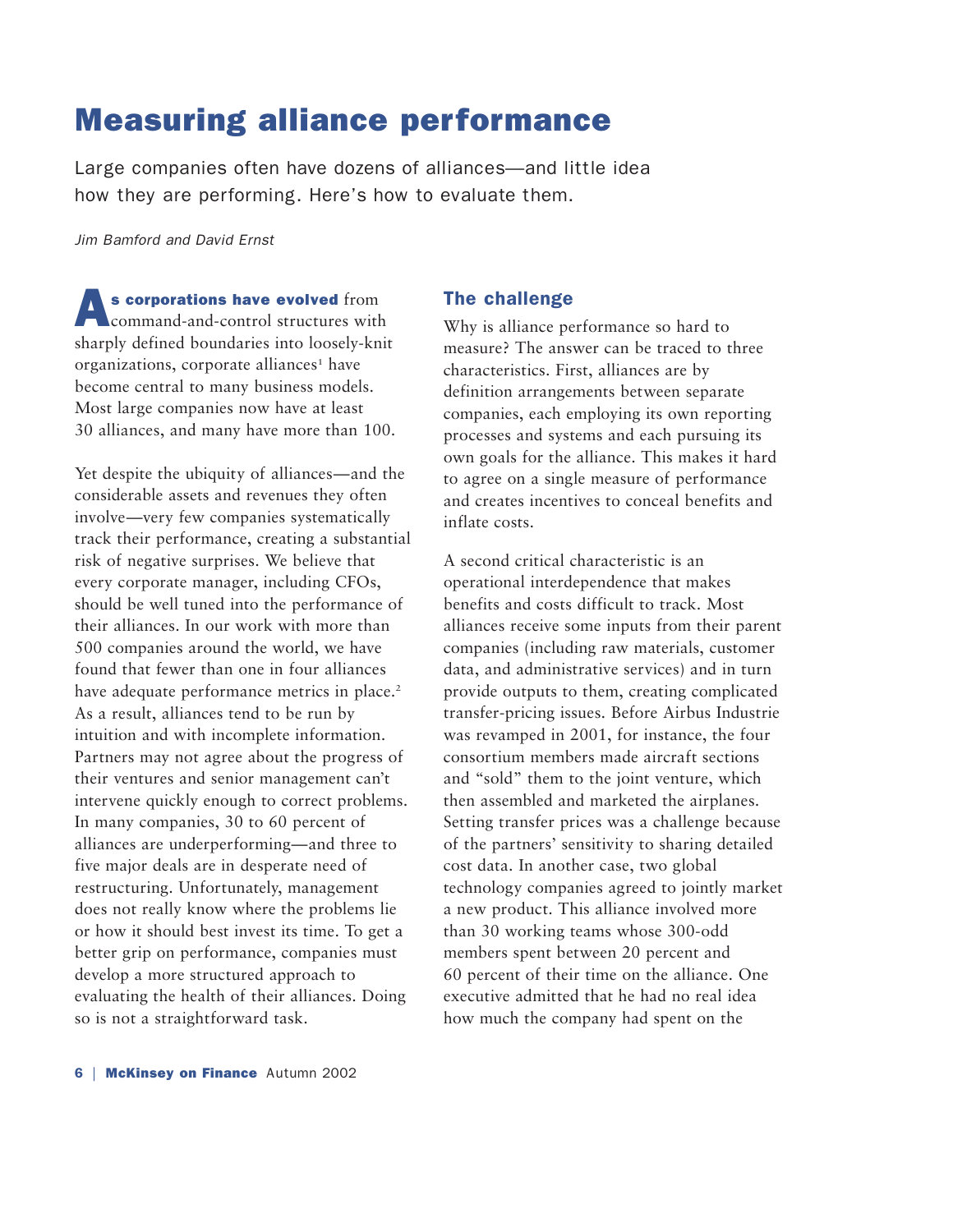

venture, so large were its hidden costs. Measuring benefits is no easier. Alliances often generate sales of related products for parent companies, which should also be taken into account in assessing performance and value. So should longer term benefits like opportunities for learning, access to new technologies and markets, and improved competitive positioning.

The third characteristic is the noncore position of alliances within the corporate portfolio. Because they are inside the corporation, not totally outside, they often do not receive the same level of management scrutiny as business units and internal initiatives; nor are they subject to the same level of market forces as standard customer or supplier relationships.

## Measuring performance

To overcome these difficulties, companies must assess the performance of their alliances on three levels, each focusing on different aspects of the problem and prompting distinct managerial responses.

At the first level, every alliance should be individually assessed to establish how it is performing and whether the parent company needs to intervene. At the second level, a company should periodically search for performance patterns across the portfolio—a process that often leads to adjustments in the types of deals a company pursues and sometimes to additional investments in a drive to build alliance-related skills. At the third level, once a company better understands how its portfolio is performing, it can conduct a top-down review of overall strategy to ensure not only that its alliance portfolio is configured for optimal performance, but also that it has ranked new opportunities in a clear order of priority. The following excerpt focuses on the performance of individual alliances.<sup>3</sup>

Developing a detailed view of the economics of an alliance is indispensable to measuring its performance. This measurement should go well beyond the usual cash flow metrics to include transfer-pricing benefits, benefits outside the scope of the deal (for instance, sales of related products), the value of options created by the alliance, as well as start-up and ongoing management costs (Exhibit 1). This information is vital for managers to evaluate deals up front and to monitor their continuing performance.

For example, one company in the power industry calculated the embedded option value of a potential alliance to commercialize a critical new technology, evaluating the odds of different possible outcomes and the associated payoffs for each. Its calculation showed that for the given alliance the firm had a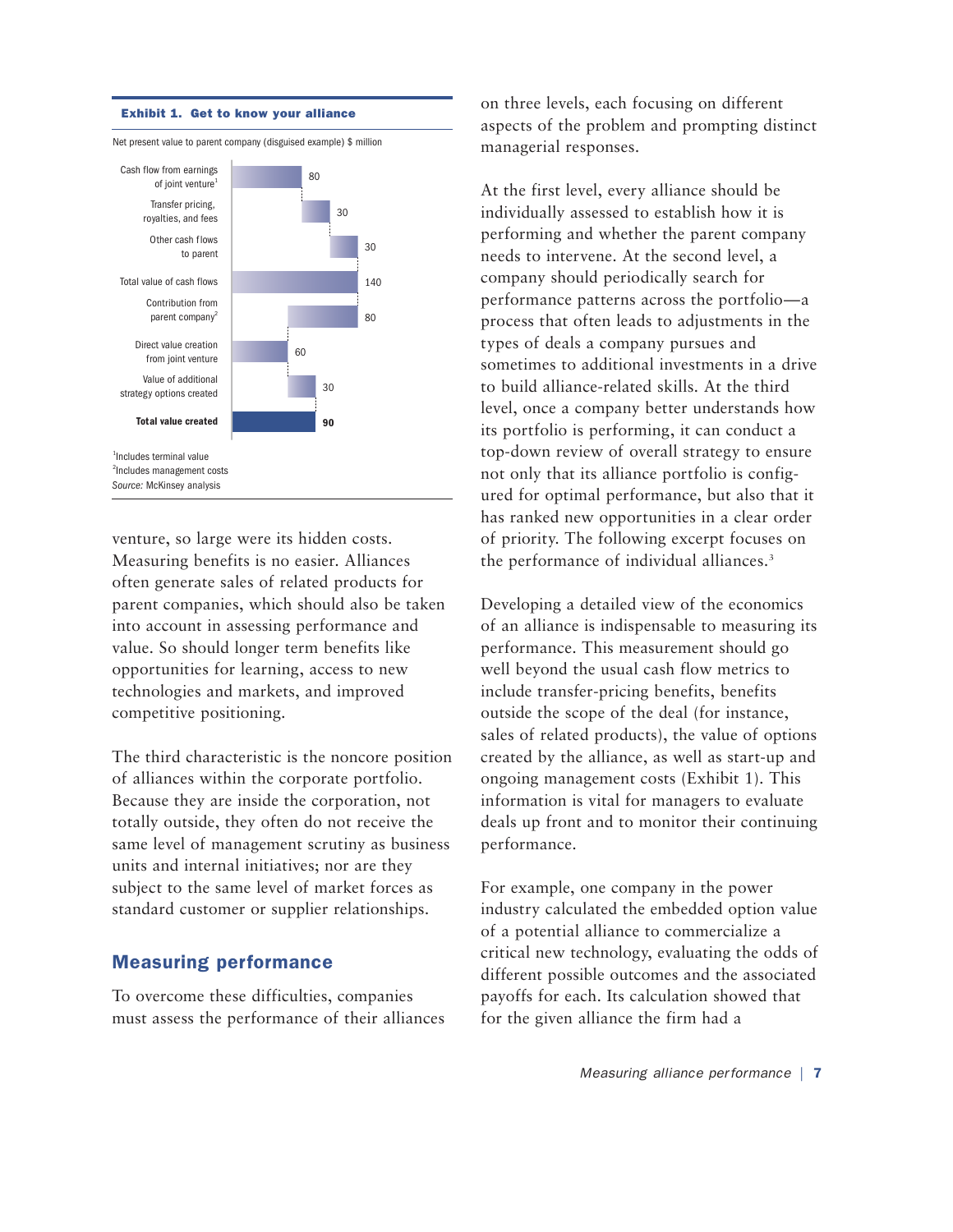10 percent chance of creating \$1 billion in annual income within three years, a 20 percent chance of creating a modestly successful business producing \$10 million to \$30 million in annual income, a 60 percent chance of losing \$10 million to \$30 million, and a 10 percent chance of losing more than \$200 million. This profile of potential option value was extremely sensitive to assumptions regarding technology and construction costs, leading the company to closely monitor the alliance's early performance, while reserving the right to cut off funding in the event that technical progress slowed.

Likewise, one biotechnology company developed explicit values for the potential learning benefits from a planned development and marketing alliance with a large pharmaceutical company. This exercise provided the information that ultimately pushed the firm to choose one partner over another and led it to closely monitor the benefits of the alliance, eventually allowing the firm to "migrate" into new capabilities.

Having formed an alliance with a clear and integrated view of the economics in mind, a company must develop, within 30 days of the launch, a scorecard to track the venture's performance. Partners must decide whether to share a single scorecard, to run separate scorecards, or to use a combination of the two. For a joint venture with its own P&L, a single scorecard is often possible. For most other alliances, the combination approach works best. Each partner can supplement a shared scorecard with additional metrics that track progress against goals that aren't shared by the other partners. This approach also enables each partner to devise internal metrics that allow it to compare the performance of an alliance with the performance of business

activities outside the alliance or to other, similar alliances.

It is essential, both at the alliance and the parent level, to take a balanced view of performance. To achieve such a balance, we have found it useful to include four dimensions of performance fitness: financial, strategic, operational, and relationship. Financial and strategic metrics show how the alliance is performing and whether it is meeting its goals—but may not provide enough insight into exactly what, if anything, isn't going well. Operational and relationship metrics can help uncover the first signs of trouble and reveal the causes of problems. Together, the four dimensions of performance create an integrated picture that has proved invaluable to the relatively few companies, such as Siebel Systems, that have used them to measure the health of alliances (Exhibit 2).

1. *Financial fitness:* Metrics such as sales revenues, cash flow, net income, return on investment, and the expected net present value of an alliance measure its financial fitness. Most alliances should also monitor progress in reducing overlapping costs, achieving purchasing discounts, or increasing revenues. In addition, financial fitness can include partner-specific metrics such as transferpricing revenues and sales of related products by the parent companies. At one international oil industry joint venture, the partners tracked not only revenues and consolidation synergies on a quarterly basis, but also the costs of goods sold to and from the parents, as well as estimates of profitability on those parentrelated transactions.

2. *Strategic fitness:* Nonfinancial metrics such as market share, new-product launches, and customer loyalty can help executives measure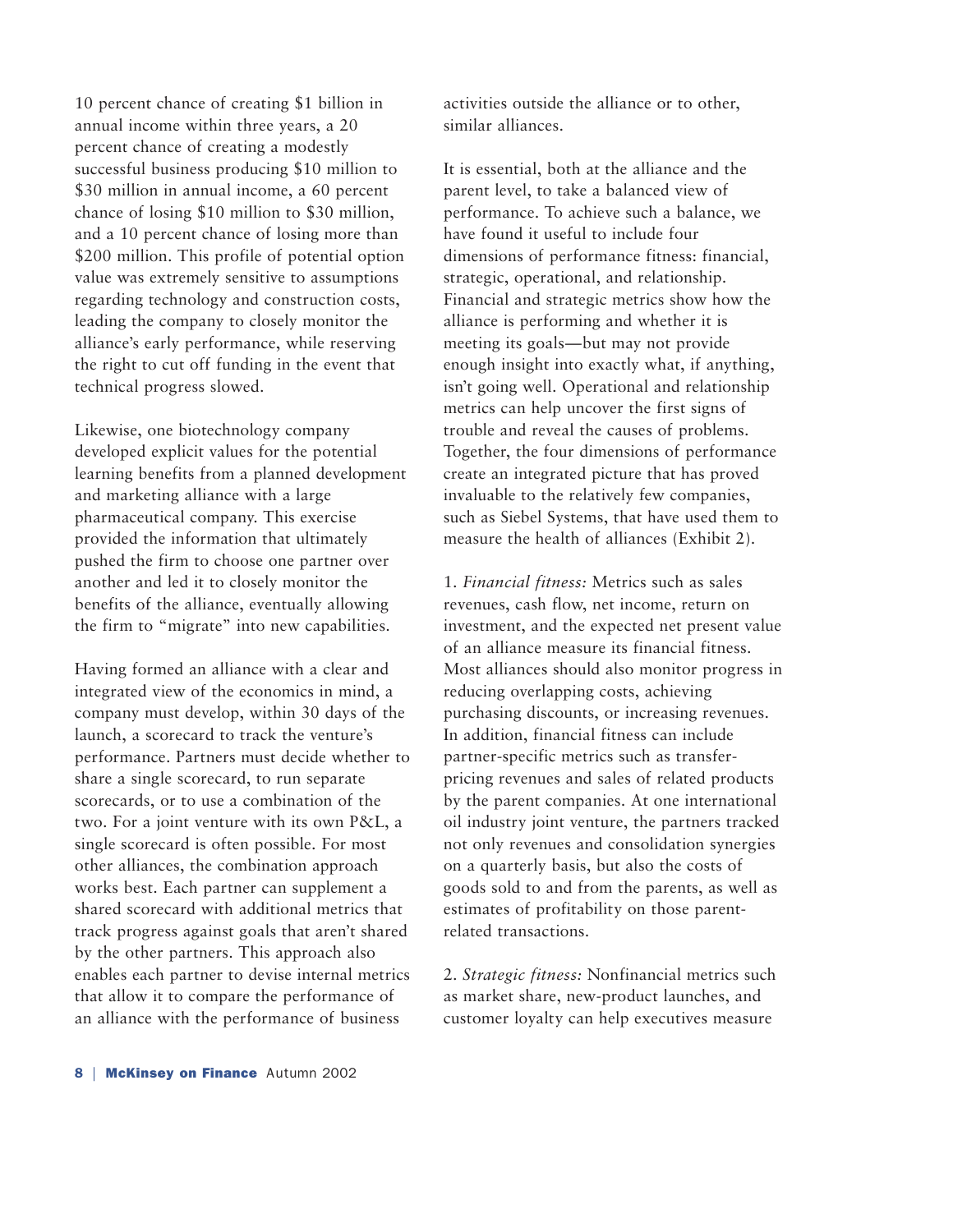#### Exhibit 2. Siebel Systems' alliance scorecard

|                                |      | <b>Financial fitness</b> |
|--------------------------------|------|--------------------------|
| <b>Revenues</b>                |      |                          |
|                                | Goal | <b>Performance</b>       |
| Overall alliance revenue index | 100  | 110                      |
| • Partner-led revenues         | 40   | 45                       |
| • Siebel-led revenues          | 50   | 50                       |
| • Joint revenues               | 10   | 15                       |
| • Revenues from new business   | 20   | 18                       |

*Note: revenue goals vary across partner categories*

|     | <b>Financial fitness</b>     | <b>Strategic fitness</b>                             |                           |
|-----|------------------------------|------------------------------------------------------|---------------------------|
|     | <b>Customer satisfaction</b> |                                                      |                           |
| oal | <b>Performance</b>           | <b>Customer loyalty index</b>                        | 9.5 out of 10             |
| 00  | 110                          | <b>Performance dimension</b>                         | <b>Positive responses</b> |
| 40  | 45                           | • Satisfaction with product performance              | 94%                       |
|     | 50                           | • Satisfaction with integration of 3rd-party systems | 93%                       |
|     | 15                           | • Satisfaction with implementation effectiveness     | 97%                       |
| 20  | 18                           |                                                      |                           |

*Note: based on biannual ~ 100-question customer survey that contains ~ 5 alliance questions*

|                                                                                                                                                                            | <b>Operational fitness</b> |                    |
|----------------------------------------------------------------------------------------------------------------------------------------------------------------------------|----------------------------|--------------------|
| <b>Management by objectives</b>                                                                                                                                            |                            |                    |
|                                                                                                                                                                            | Goal                       | <b>Performance</b> |
| Marketing investment<br>(percent of annual goal)                                                                                                                           | 50%                        | 65%                |
| Number of partner's staff trained                                                                                                                                          | 42                         | 55                 |
| Number of joint sales calls                                                                                                                                                | 25                         | 21                 |
| Number of marketing events to<br>generate demand                                                                                                                           | 10                         | 12                 |
| Number of weekly pipeline calls                                                                                                                                            | 5                          | $\overline{7}$     |
|                                                                                                                                                                            |                            |                    |
| Note: based on quarterly plan developed jointly by Siebel and partner;<br>includes financial objectives, such as key revenue metrics shown above in<br>"financial fitness" |                            |                    |

**Operational fitness Relationship fitness**

| Partner allegiance index       | 8.5 out of 10     |
|--------------------------------|-------------------|
| • Overall partner satisfaction | High              |
| Change in partner investment   | Dramatic increase |
| Likelihood to continue         | High              |
| <b>Performance dimension</b>   | Score $(0-10)^1$  |
| Alliance management            | 8.1               |
| Sales engagement               | 8.6               |
| • Alliance marketing           | 6.7               |
| Product marketing              | 9.0               |
| Integration, validation        | 9.7               |
|                                | 7.4               |
| Training                       |                   |

<sup>1</sup> Siebel uses this information to calculate gap score (importance of dimension to partner – Siebel performance = gap score); gaps of 2.0 or higher require action plan

by alliance manager; performance in applying this plan is monitored by Siebel and senior executives of partner's company. *Source:* Siebel Systems; McKinsey analysis

the strategic fitness of a deal; other metrics could, for example, track the competitive positioning and access to new customers or technologies resulting from it. Devising strategic metrics can take imagination. The international semiconductor research consortium SEMATECH, for instance, tracks the number of employees from member companies who are working on its research initiatives in order to assess whether it is transferring knowledge to its partners.

3. *Operational fitness:* The number of customers visited and staff members recruited, the quality of products and manufacturing throughput are examples of operational fitness metrics that call for explicit goals linked to the performance reviews and compensation of individuals. For example, executives at one health care company define operationally-fit alliances as those hitting 60 to 80 percent of their key operating milestones. Any figure higher than 80 percent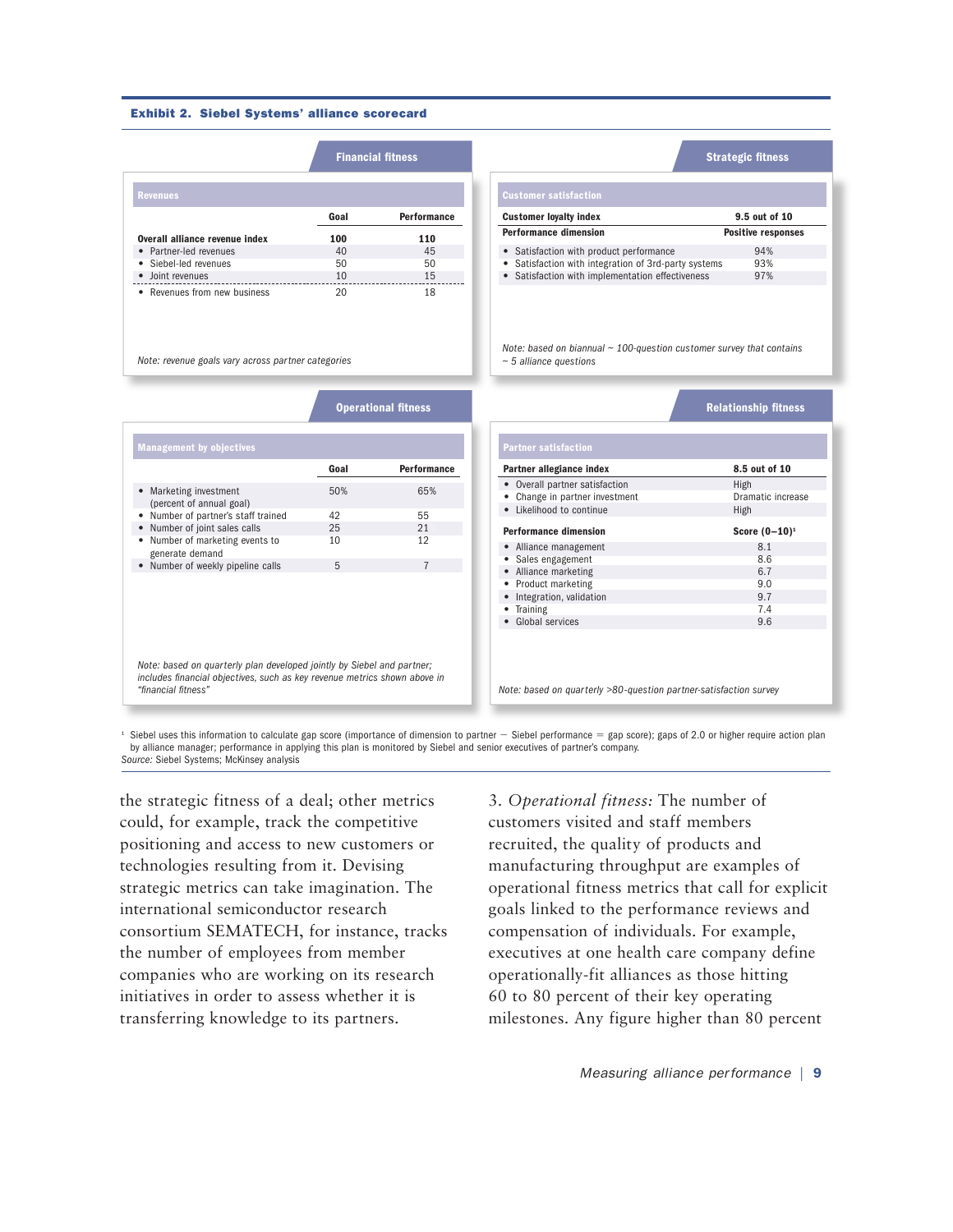indicates that the goals weren't sufficiently ambitious.

4. *Relationship fitness:* Questions about the cultural fit and trust between partners, the speed and clarity of their decision making, the effectiveness of their interventions when problems arise, and the adequacy with which they define and deliver their contributions all fall under the heading of relationship fitness. To measure it, Siebel Systems developed a sophisticated partner-satisfaction survey, sent each quarter to key managers of alliance partners, that contains more than 80 questions about issues such as alliance management and partners' loyalty to Siebel. The company uses this information to spot problems and to develop detailed action plans to address them.

The weight placed on each type of metric and the amount of detail it includes depend on the size and aims of the alliance. A consolidation joint venture whose main goal is to reduce costs, for instance, should focus heavily on financial and operational metrics. But managers of an alliance entering a new market expect negative financial returns in the early stages and should give more weight to strategic goals such as increasing market share and penetrating distribution channels. Smaller, short-term alliances might have simple scorecards with only four or five metrics; larger ventures with substantial assets or revenues deserve something more detailed.

Scorecard results provide important clues to what might be going wrong with an alliance, but uncovering the true problem often requires further investigation. For example, a large media company found that the hundreds of millions of dollars it had invested in alliances were at risk when close scrutiny revealed that five of its ten most important deals were losing money. In addition, two joint ventures with an international media company were found to have been troubled by flawed deal structures from the start. Further probing found that three unprofitable alliances could be renegotiated, saving \$23 million a year, and that redefining each joint venture partner's contributions and responsibilities could save another \$45 million a year. Subsequently, the company established a corporate-level alliance unit to keep a critical eye on all of its ventures.

At a time when alliances are increasingly important, continuing to ignore their performance is simply not an option. Instead, managers should systematically measure the performance of each individual alliance to ensure that the maximum value is derived and management is able to intervene when a deal veers off track. Experience has proved that the effort pays substantial dividends. MoF

*Jim Bamford* (Jim\_Bamford@McKinsey.com) *is a consultant and David Ernst* (David\_Ernst@McKinsey .com) *is a principal in McKinsey's Washington, D.C. office. Copyright* © *2002, McKinsey & Company. All rights reserved.*

*The authors would like to thank David Dorton, Tammy Halevy, C. Brent Hastie, and Eric A. Kutcher for their contribution to this article.*

- <sup>1</sup> We define alliances as a broad range of collaborative arrangements involving shared objectives; shared risk, reward, or both; and a significant degree of coordination or integration. Alliances involve more shared decision-making than do arm's-length contracts and lack the full control and integration of mergers and acquisitions.
- <sup>2</sup> One study found that 51 percent of the alliances reviewed had essentially no performance metrics at all and that only 11 percent had sufficient metrics. See Jeffrey H. Dyer, Prashant Kale, and Harbir Singh, "How to make strategic alliances work," *Sloan Management Review,* Summer 2001, Volume 42, Number 4.
- <sup>3</sup> For the complete discussion of alliance portfolio and strategic alliance performance, see "Managing an alliance portfolio." *The McKinsey Quarterly,* 2002, No. 3.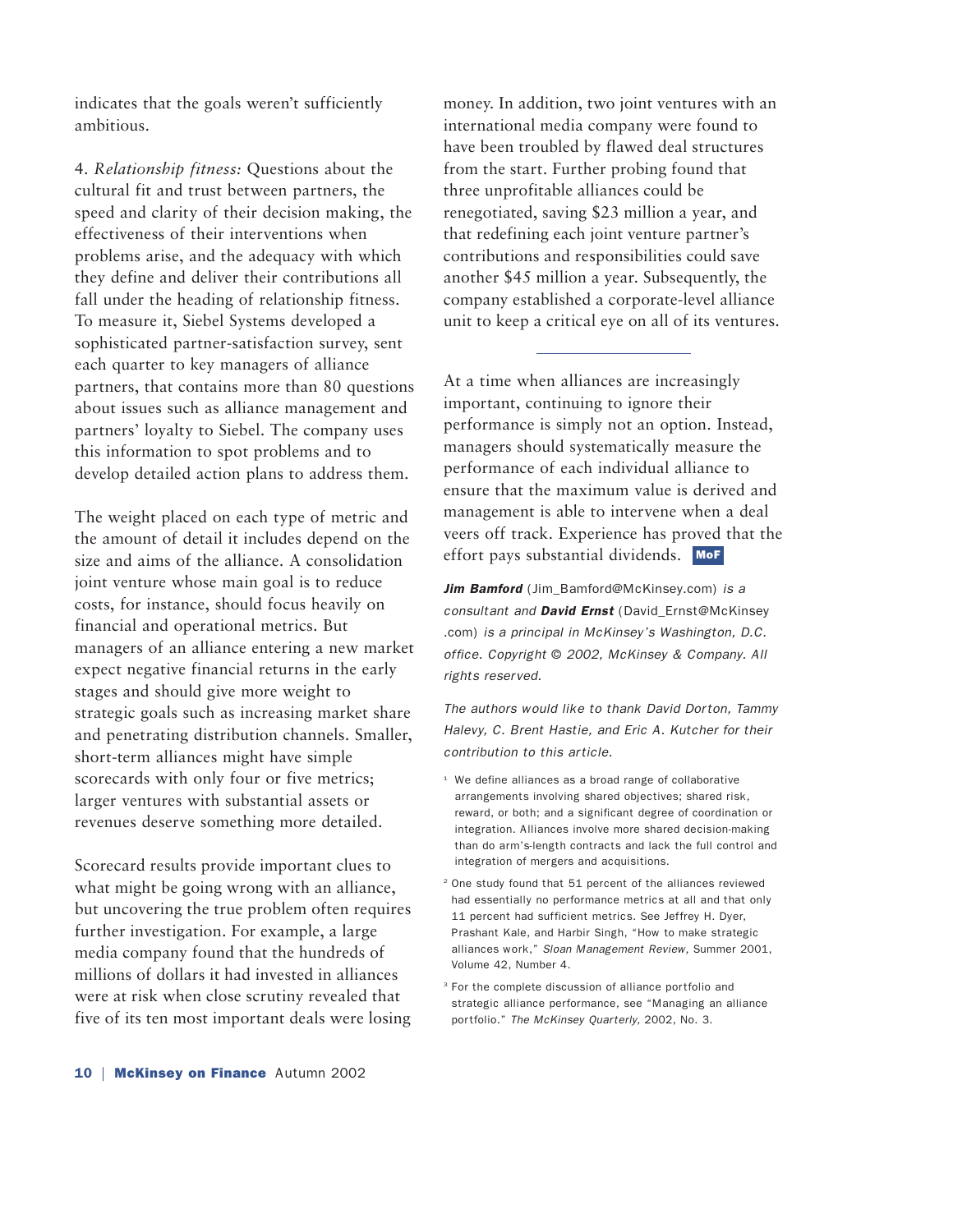# The real cost of equity

The inflation-adjusted cost of equity has been remarkably stable for 40 years, implying a current equity risk premium of 3.5 to 4 percent

*Marc H. Goedhart, Timothy M. Koller, and Zane D. Williams*

As central as it is to every decision at the heart of corporate finance, there has never been a consensus on how to estimate the cost of equity and the equity risk premium.<sup>1</sup>

Conflicting approaches to calculating risk have led to varying estimates of the equity risk premium from 0 percent to 8 percent although most practitioners use a narrower range of 3.5 percent to 6 percent. With expected returns from long-term government bonds currently about 5 percent in the US and UK capital markets, the narrower range implies a cost of equity for the typical company of between 8.5 and 11.0 percent. This can change the estimated value of a company by more than 40 percent and have profound implications for financial decision making.

Discussions about the cost of equity are often intertwined with debates about where the stock market is heading and whether it is overor undervalued. For example, the run-up in stock prices in the late 1990s prompted two contradictory points of view. On the one hand, as prices soared ever higher, some investors expected a new era of higher equity returns driven by increased future productivity and economic growth. On the other hand, some analysts and academics suggested that the rising stock prices meant that the risk premium was declining. Pushed to the extreme, a few analysts even argued that the

premium would fall to zero, that the Dow Jones industrial average would reach 36,000 and that stocks would earn the same returns as government bonds. While these views were at the extreme end of the spectrum, it is still easy to get seduced by complex logic and data.

We examined many published analyses and developed a relatively simple methodology that is both stable over time and overcomes the shortcomings of other models. We estimate that the real, inflation-adjusted cost of equity has been remarkably stable at about 7 percent in the US and 6 percent in the UK since the 1960s. Given current, real long-term bond yields of 3 percent in the US and 2.5 percent in the UK, the implied equity risk premium is around 3.5 percent to 4 percent for both markets.

### The debate

There are two broad approaches to estimating the cost of equity and market risk premium. The first is historical, based on what equity investors have earned in the past. The second is forward-looking, based on projections implied by current stock prices relative to earnings, cash flows, and expected future growth.

The latter is conceptually preferable. After all, the cost of equity should reflect the return expected (required) by investors. But forward-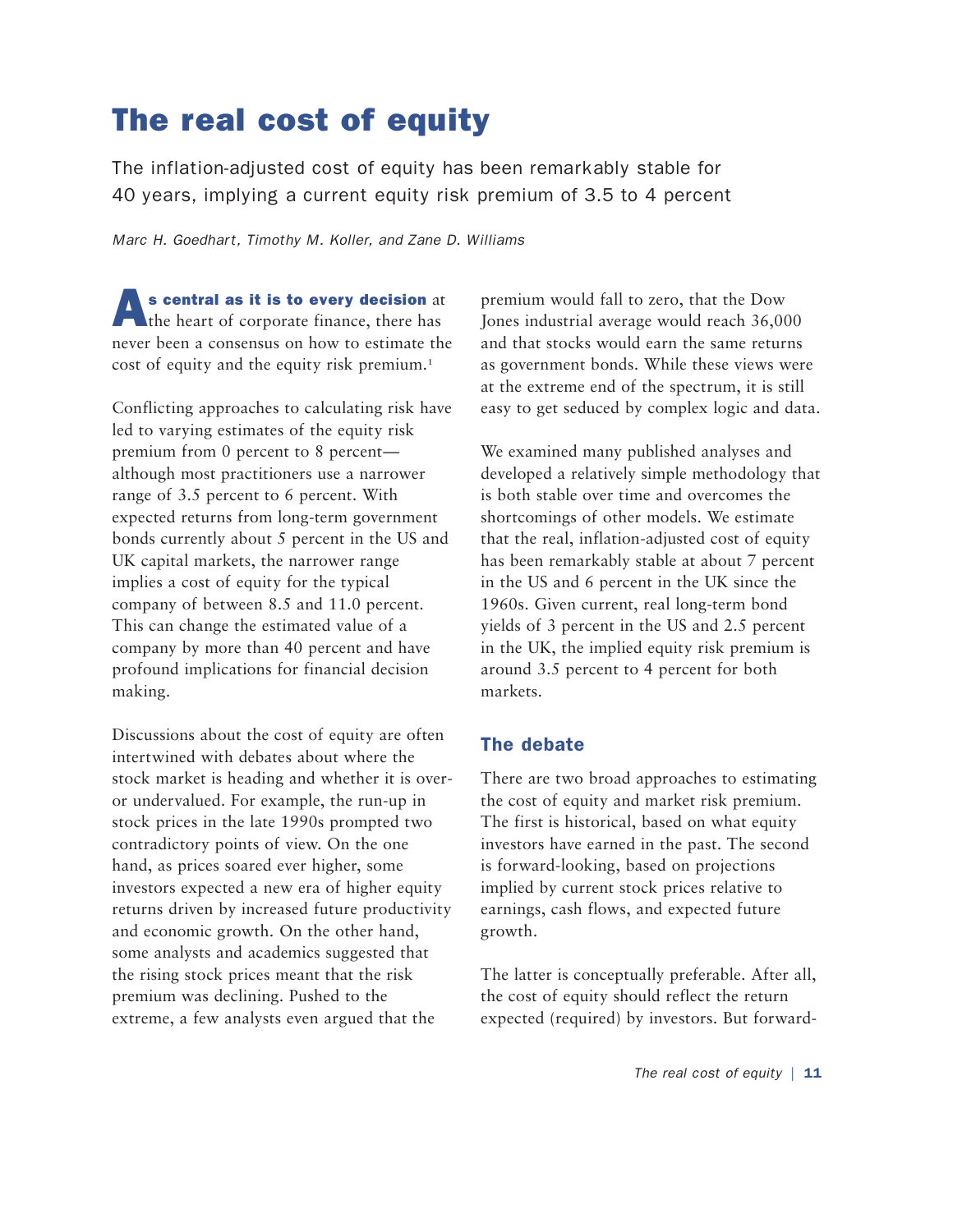looking estimates are fraught with problems, the most intractable of which is the difficulty of estimating future dividends or earnings growth. Some theorists have attempted to meet that challenge by surveying equity analysts, but since we know that analyst projections almost always overstate the longterm growth of earnings or dividends,<sup>2</sup> analyst objectivity is hardly beyond question. Others have built elaborate models of forwardlooking returns, but such models are typically so complex that it is hard to draw conclusions or generate anything but highly unstable results. Depending on the modeling assumptions, recently published research suggests market risk premiums between 0 and 4 percent.<sup>3</sup>

Unfortunately, the historical approach is just as tricky because of the subjectivity of its assumptions. For example, over what time period should returns be measured—the previous 5, 10, 20, or 80 years or more? Should average returns be reported as arithmetic or geometric means? How frequently should average returns be sampled? Depending on the answers, the market risk premium based on historical returns can be estimated to be as high as 8 percent.<sup>4</sup> It is clear that both historical and forward-looking approaches, as practiced, have been inconclusive.

### Overcoming the typical failings of economic models

In modeling the behavior of the stock market over the last 40 years,<sup> $5$ </sup> we observed that many real economic variables were surprisingly stable over time (including long-term growth in corporate profits and returns on capital) and that much of the variability in stock prices related to interest rates and inflation (Exhibit 1). Building on these findings, we





developed a simple, objective, forward-looking model that, when applied retrospectively to the cost of equity over the past 40 years, yielded surprisingly stable estimates.

Forward-looking models typically link current stock prices to expected cash flows by discounting the cash flows at the cost of equity. The implied cost of equity thus becomes a function of known current share values and estimated future cash flows (see sidebar, "Estimating the cost of equity"). Using this standard model as the starting point, we then added three unique characteristics that we believe overcome the shortcomings of many other approaches:

1. *Median stock price valuation.* For the US, we used the value of the median company in the S&P 500 measured by P/E ratio as an estimate of the market's overall valuation at any point in time. Most researchers have used the S&P 500 itself, but we argue that the S&P 500 is a value-weighted index that has been distorted at times by a few highly valued companies, and therefore does not properly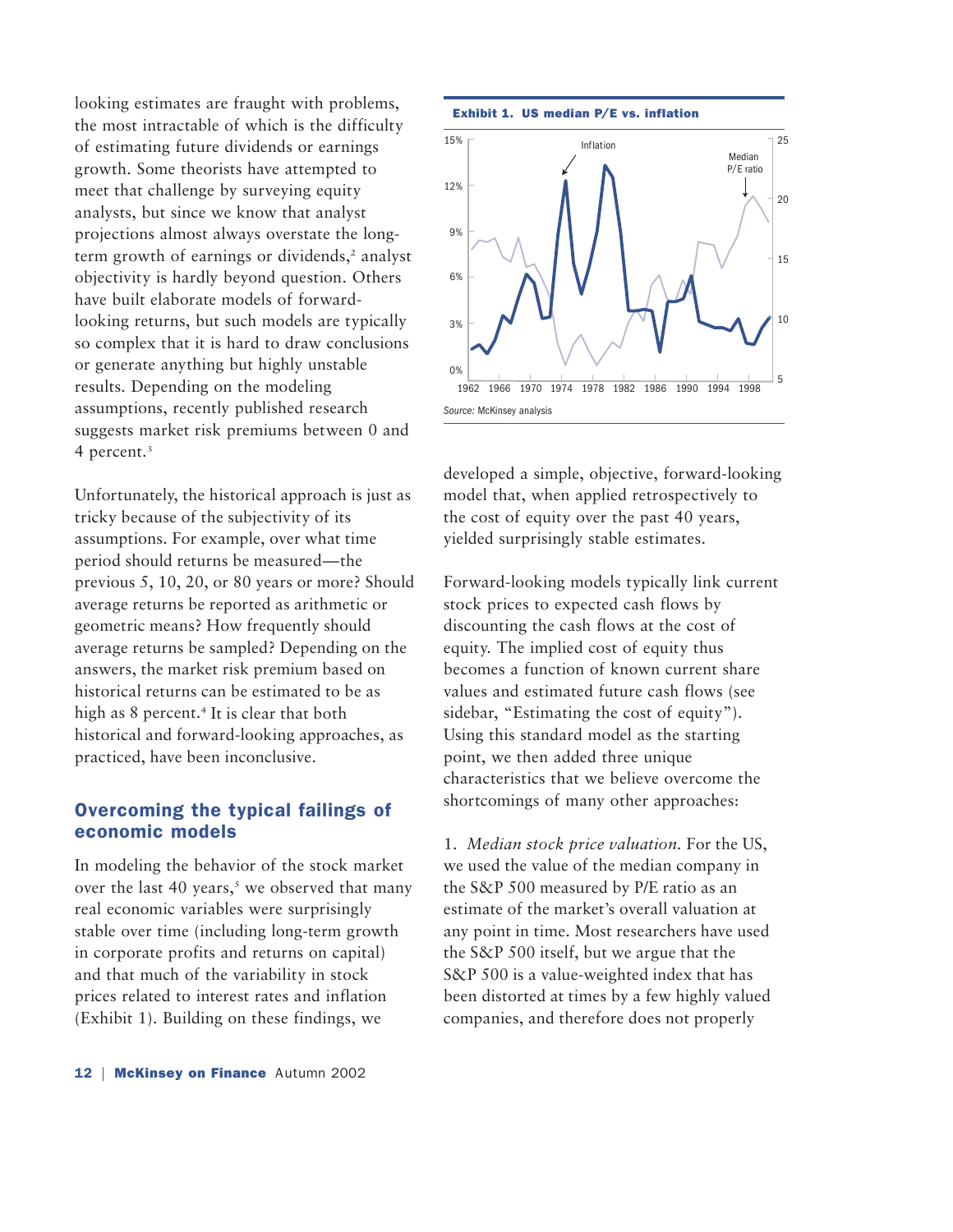





reflect the market value of typical companies in the US economy. During the 1990s, the median and aggregate P/E levels diverged sharply. Indeed by the end of 1999, nearly 70 percent of the companies in the S&P 500 had P/E ratios below that of the index as a whole. By using the median P/E ratio, we believe we generate estimates that are more representative for the economy as a whole. Since UK indices have not been similarly distorted, our estimates for the UK market are based instead on aggregate UK market P/E levels.

2. *Dividendable cash flows.* Most models use the current level of dividends as a starting point for projecting cash flows to equity. However, many corporations have moved from paying cash dividends to buying back shares and finding other ways to return cash to shareholders, so estimates based on ordinary dividends will miss a substantial portion of what is paid out. We avoid this by discounting not the dividends paid but the cash flows available to shareholders after new investments have been funded. These are what we term "dividendable" cash flows to investors that might be paid out through share repurchases as ordinary dividends, or temporarily held as cash at the corporate level.

We estimate dividendable cash flows by subtracting the investment required to sustain the long-term growth rate from current year profits. This investment can be shown to equal the projected long-term profit growth (See sidebar, "Estimating the cost of equity") divided by the expected return on book equity. To estimate the return on equity (ROE), we were able to take advantage of the fact that US and UK companies have had fairly stable returns over time. As Exhibit 2 shows, the ROE for both US and UK companies has been consistently about 13 percent per year,<sup>6</sup> the only significant exception being found in UK returns of the late 1970s.

3. *Real earnings growth based on long-term trends.* The expected growth rate in cash flow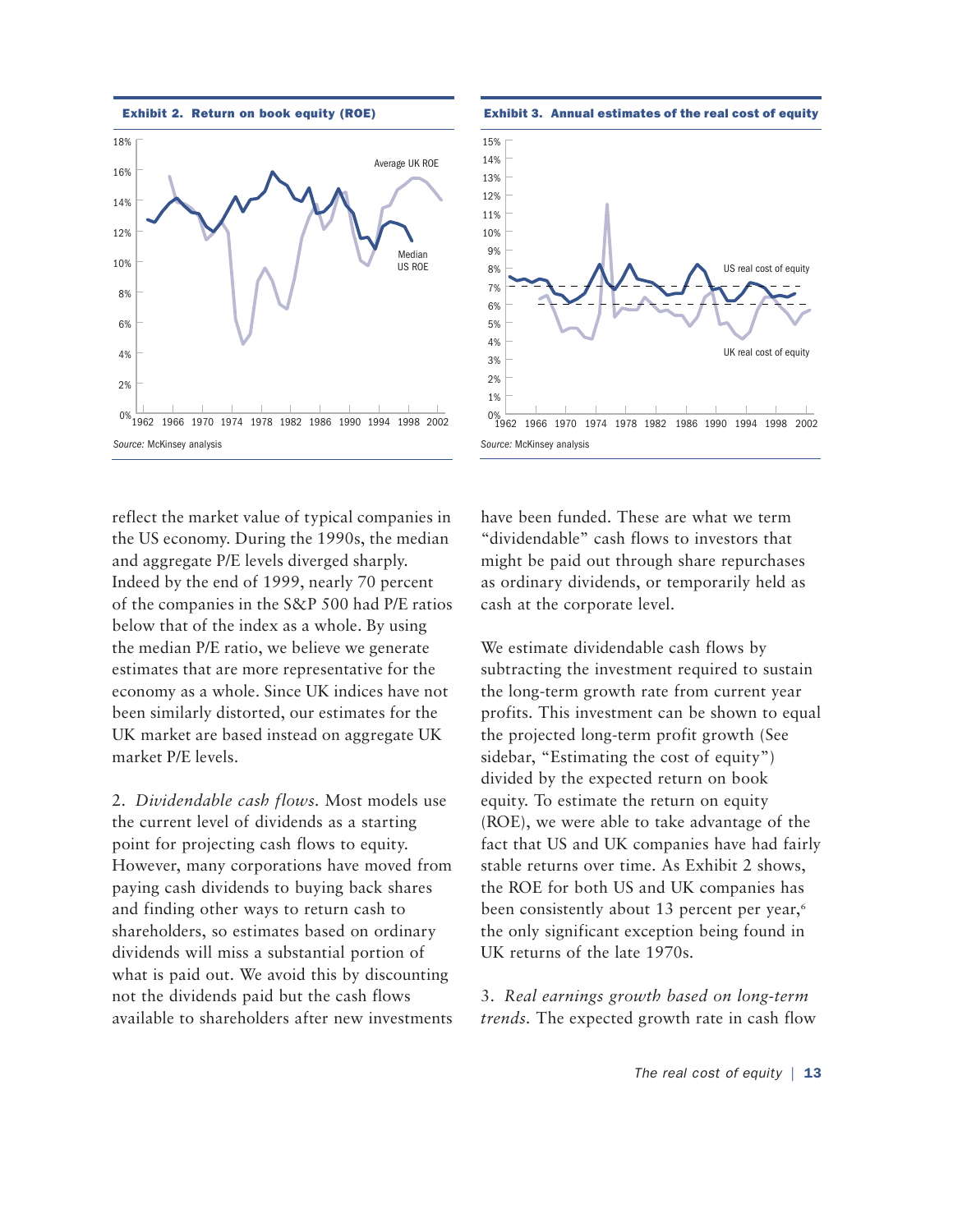The stability of the implied inflationadjusted cost of equity is striking. Despite a handful of recessions and financial crises over the past 40 years . . . equity investors have continued to demand about the same cost of equity in inflationadjusted terms.

and earnings was estimated as the sum of long-term real GDP growth plus expected inflation. Corporate profits have remained a relatively consistent 5.5 percent of US GDP over the past 50 years. Thus, GDP growth rates are a good proxy for long-term corporate profit growth. Real GDP growth has averaged about 3.5 percent per year over the last 80 years for the US and about 2.5 percent over the past 35 years for the UK. Using GDP growth as a proxy for expected earnings growth allows us to avoid using analysts' expected growth rates.

We estimated the expected inflation rate in each year as the average inflation rate experienced over the previous five years.7 The nominal growth rates used in the model for each year were the real GDP growth combined with the contemporary level of expected inflation for that year.

#### **Results**

We used the above model to estimate the inflation-adjusted cost of equity implied by stock market valuations each year from 1963 to 2001 in the US and from 1965 to



## Exhibit 4. Decomposition of the inflation-adjusted

#### *Source:* McKinsey analysis

2001 for the UK (Exhibit 3). In the US, it consistently remains between 6 and 8 percent with an average of 7 percent. For the UK market, the inflation-adjusted cost of equity has been, with two exceptions, between 4 percent and 7 percent and on average 6 percent.

The stability of the implied inflation-adjusted cost of equity is striking. Despite a handful of recessions and financial crises over the past 40 years including most recently the dot.com bubble, equity investors have continued to demand about the same cost of equity in inflation-adjusted terms. Of course, there are deviations from the long-term averages but they aren't very large and they don't last very long. We interpret this to mean that stock markets ultimately understand that despite ups and downs in the broad economy, corporate earnings and economic growth eventually revert to their long-term trend.

We also dissected the inflation-adjusted cost of equity over time into two components: the inflation-adjusted return on government bonds and the market risk premium. As Exhibit 4 demonstrates, from 1962 to 1979 the expected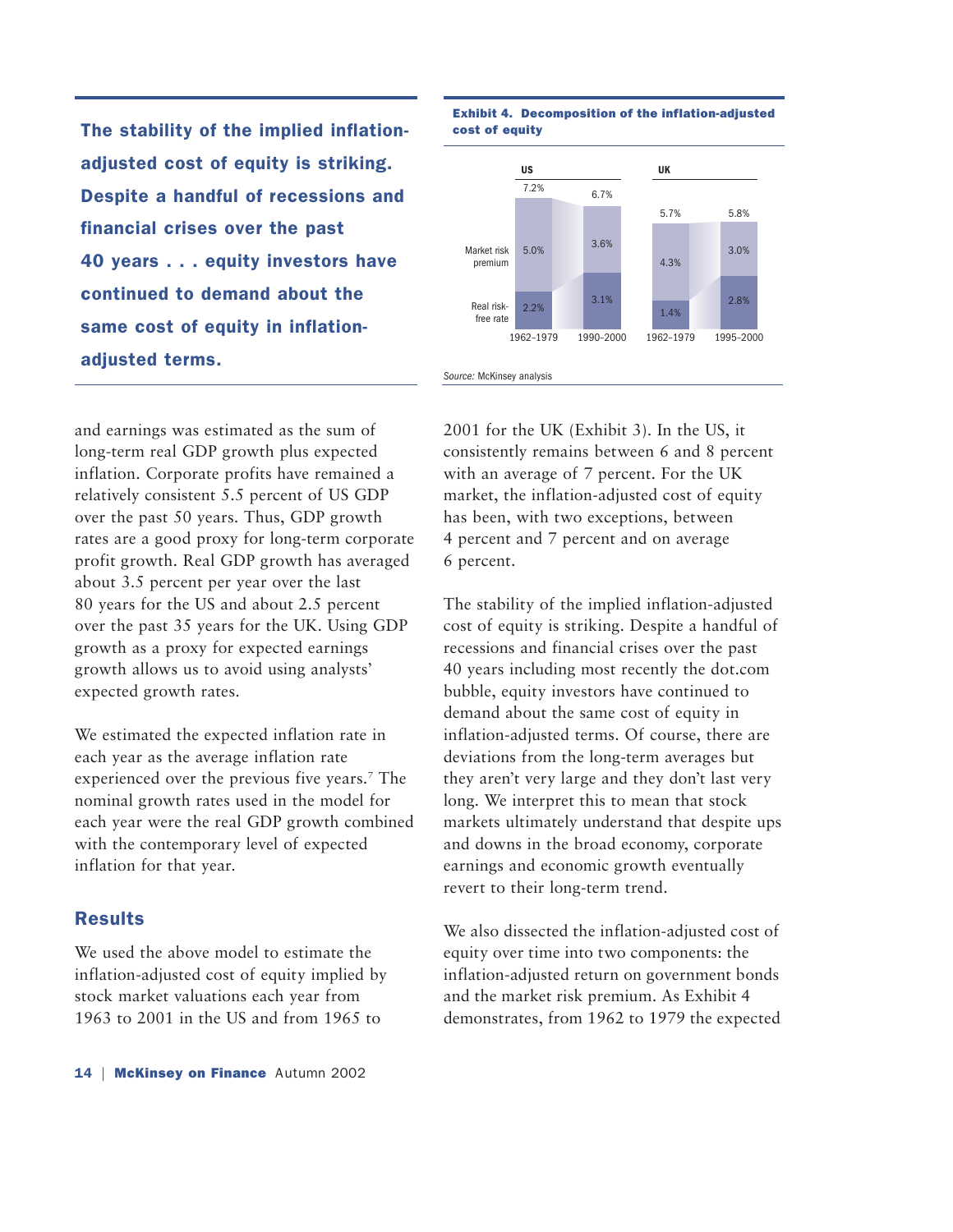#### Estimating the cost of equity

To estimate the cost of equity, we began with a standard perpetuity model:

$$
P_t = \frac{CF_{t+1}}{k_e - g} \tag{1}
$$

where  $P_t$  is the price of a share at time *t*,  $CF_{t+1}$  is the expected cash flow per share at time  $t + 1$ ,  $k_e$  is the cost of equity, and  $g$  is the expected growth rate of the cash flows. The cash flows, in turn, can be expressed as earnings, *E*, multiplied by the payout ratio:

$$
CF = E(\textit{payout ratio})
$$

Since the payout ratio is the share of earnings left after reinvestment, replacing the payout ratio with the reinvestment rate gives:

$$
CF = E(1 - reinvestment rate)
$$

The reinvestment rate, in turn, can be expressed as the ratio of the growth rate, *g*, to the expected return on equity:

$$
reinvestment\ rate = \frac{g}{ROE}
$$

And thus the cash flows can be expressed as:

$$
CF = E\left(1 - \frac{g}{ROE}\right)
$$

(2)

(4)

We then combined formulas (1) and (2) to get the following:

$$
\frac{P_t}{E_{t+1}} = \frac{1 - \frac{g}{ROE}}{k_e - g} \Rightarrow k_e = \frac{E_{t+1}}{P_t} \left(1 - \frac{g}{ROE}\right) + g \tag{3}
$$

If the inflation embedded in  $k_e$  and  $g$  is the same, we can then express equation 3 as:

$$
k_{er} = \frac{E_{t+1}}{P_t} \left(1 - \frac{g}{ROE}\right) + g_r
$$

Where  $k_{\alpha}$  and  $g$ , are the inflation-adjusted cost of equity and real growth rate, respectively. We then solved for *ker* for each year from 1963 through 2001, using the assumptions described in the text of the article.

inflation-adjusted return on government bonds appears to have fluctuated around 2 percent in the US and around 1.5 percent in the UK. The implied equity risk premium was about 5 percent in both markets.8 But in the 1990s, it appears that the inflation-adjusted return on both US and UK government bonds may have risen to 3 percent, with the implied equity risk premium falling to 3 percent and 3.6 percent in the UK and US respectively.

We attribute this decline not to equities becoming less risky (the inflation-adjusted cost of equity has not changed) but to investors demanding higher returns in real terms on government bonds after the inflation shocks of the late 1970s and early 1980s. We believe

that using an equity risk premium of 3.5 to 4 percent in the current environment better reflects the true long-term opportunity cost for equity capital and hence will yield more accurate valuations for companies. MoF

*Marc H. Goedhart (*Marc\_Goedhart@McKinsey.com) *is associate principal in McKinsey's Amsterdam office, Timothy M. Koller* (Tim\_Koller@McKinsey.com) *is a principal in McKinsey's New York office, and Zane D. Williams* (Zane\_Williams @McKinsey.com) *is a consultant in McKinsey's Washington, D.C., office, Copyright* © *2002 McKinsey & Company. All rights reserved.*

 $1$  Defined as the difference between the cost of equity and the returns investors can expect from supposedly risk-free government bonds.

- <sup>2</sup> *See* Marc H. Goedhart, Brendan Russel, and Zane D. Williams, "Prophets and profits?" *McKinsey on Finance,* Number 2, Autumn 2001.
- <sup>3</sup> *See,* for example, Eugene Fama and Kenneth French, "The Equity Premium," *Journal of Finance,* Volume LVII, Number 2, 2002; and Robert Arnott and Peter Bernstein, "What Risk Premium is 'Normal'," *Financial Analysts Journal,* March/ April, 2002; James Claus and Jacob Thomas, "Equity premia as low as three percent?" *Journal of Finance*, Volume LVI, Number 5, 2001.
- <sup>4</sup> *See,* for example, *Ibbotson and Associates,* Stock, Bonds, Bills and Inflation: 1997 Yearbook.
- <sup>5</sup> *See* Timothy Koller and Zane Williams, "What happened to the bull market?" *McKinsey on Finance,* Number 1, Summer 2001.
- <sup>6</sup> One consequence of combining a volatile nominal growth rate (due to changing inflationary expectations) with a stable ROE is that the estimated reinvestment rate varies tremendously over time. In the late 1970s, in fact, our estimates are near 100 percent. This is unlikely to be a true representation of actual investor expectations at the time. Instead, we believe it likely that investors viewed the high inflation of those years as temporary. As a result, in all of our estimates, we capped the reinvestment rate at 70 percent.
- $7$  This assumption is the one that we are least comfortable with, but our analysis seems to suggest that markets build in an expectation that inflation from the recent past will continue (witness the high long-term government bond yields of the late 1970s).
- <sup>8</sup> There is some evidence that the market risk premium is higher in periods of high inflation and high interest rates, as was experienced in the late 1970s and early 1980s.